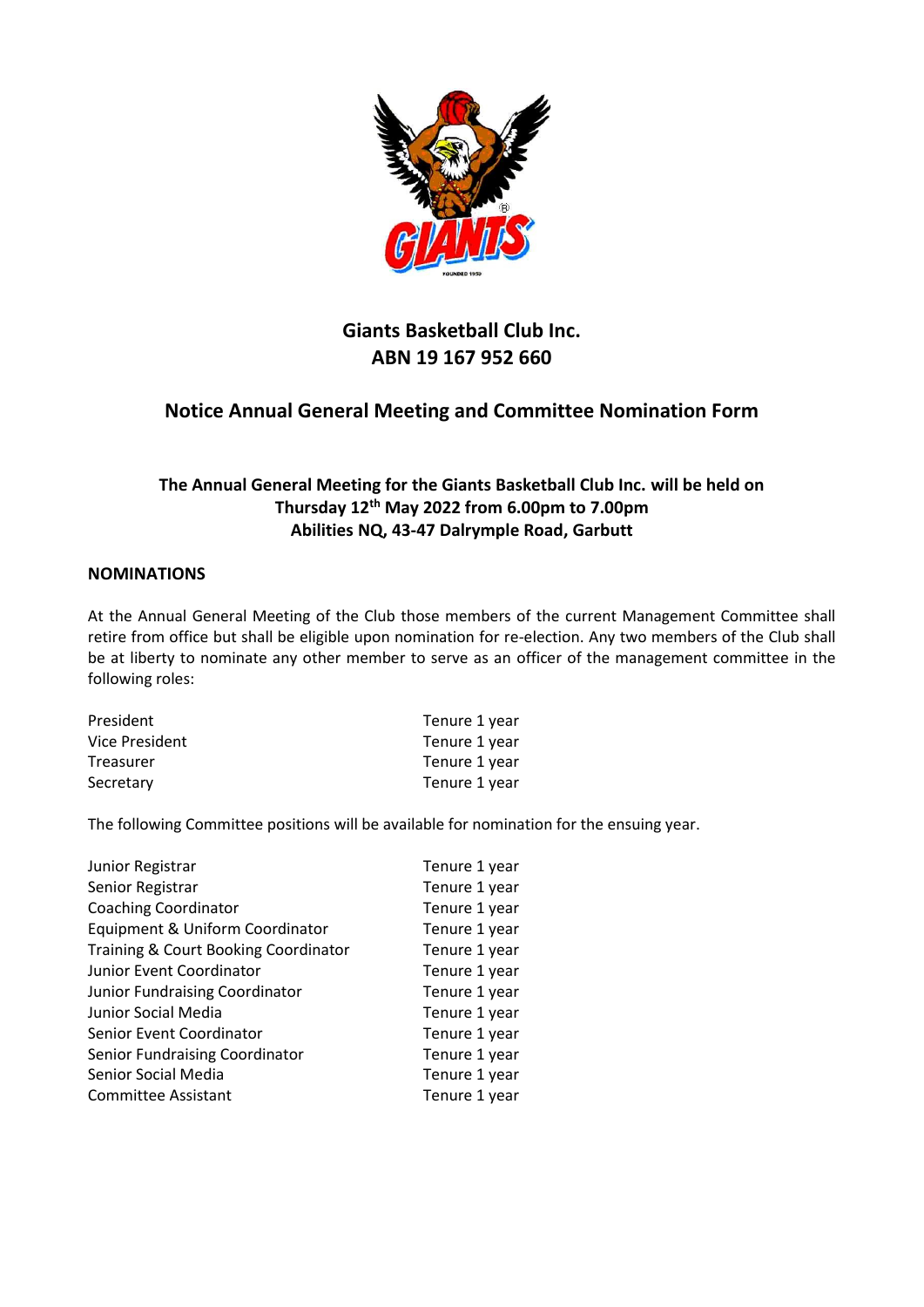

Nominations for the vacant Management Committee positions are to be received by the Club within 7 days of the Annual General Meeting being Thursday  $5<sup>th</sup>$  May 2022 @ 5.00pm.

To nominate please click the link below.

#### <https://forms.office.com/r/TzEhKdz37v>

Alternatively, please nominate in writing within the abovementioned deadlines to [secretary@giantsbasketball.com,](mailto:secretary@giantsbasketball.com) see the form at the end of this notice.

Positions left vacant after this date will be open until Thursday 12<sup>th</sup> May 2022 @ 5.00pm. If no nominations are received, nominations will be taken from the floor. Please note should written nominations be received for each position, no nominations will be taken from the floor.

To be eligible to serve on the Committee you must:

- Be over the age of 18 years and be a financial member of the Club;
- Meet the Australian Charities and Not-for-profits Commission (ACNC) Responsible Person's requirements and sign the declaration herein;
- Agree to abide by and uphold the Basketball Australia code of conduct standards and participate in opportunities to increase your understanding of not-for-profit governance and compliance including attending governance training provided by the Club or Townsville Basketball;
- Not be a bankrupt or one who has compounded with their creditors or otherwise taken advantage of the laws in force for the time being relating to bankruptcy;
- Have not been convicted of an indictable offence or of an offence punishable on summary conviction for which the person is sentenced to imprisonment otherwise than in default of payment of a fine;
- Have a current positive notice Blue Card for child related activities;
- Agree to abide by the Board Code of Ethics & any other policies of the Association;
- Understand you must make attending committee meetings a priority.

#### **VOTING**

Voting will take place at the Annual General Meeting and for positions where more than one nomination is received, voting will be by secret ballot.

#### **MEETINGS**

Meetings of the committee will take place on a bi-monthly basis. As a committee member you will be expected to attend the majority of meetings.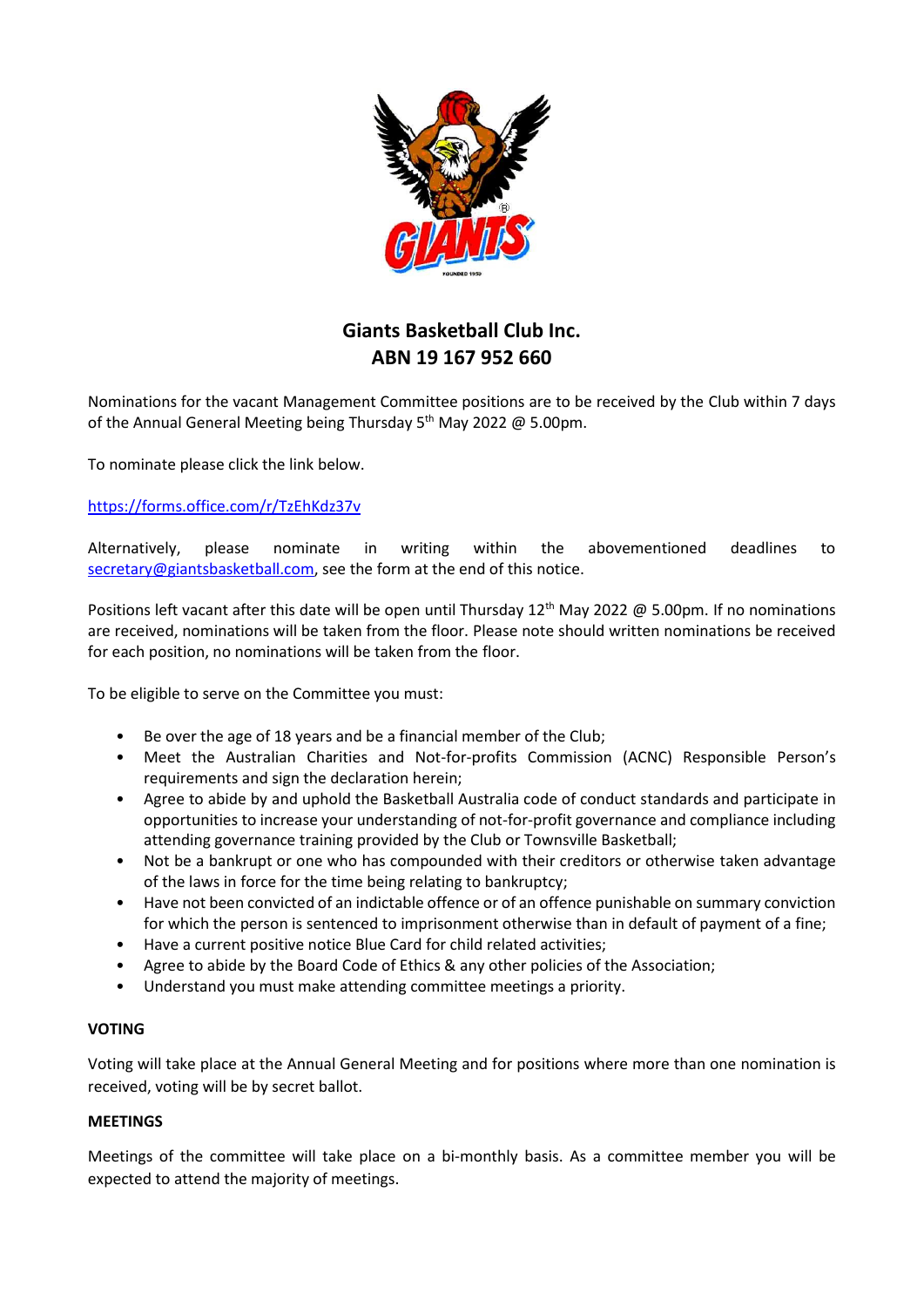

## **Giants Basketball Club Inc. Committee Member Nomination Form**

To nominate for a position on the Management Committee you must email or post this form to the Club Administrator by Thursday 5th May 2022 5.00pm.

I wish to nominate for the position of:

President Vice President **Secretary** Treasurer Junior Registrar Senior Registrar Coaching Coordinator

I hereby confirm I can meet all the conditions stated in the Notice of Annual General Meeting and therefore eligible to serve on the Club's Committee.

**Nominee Name Signature** 

**Nominated by Signature** 

**Seconded by Signature** 

Applicable experience or any other details you want to provide.